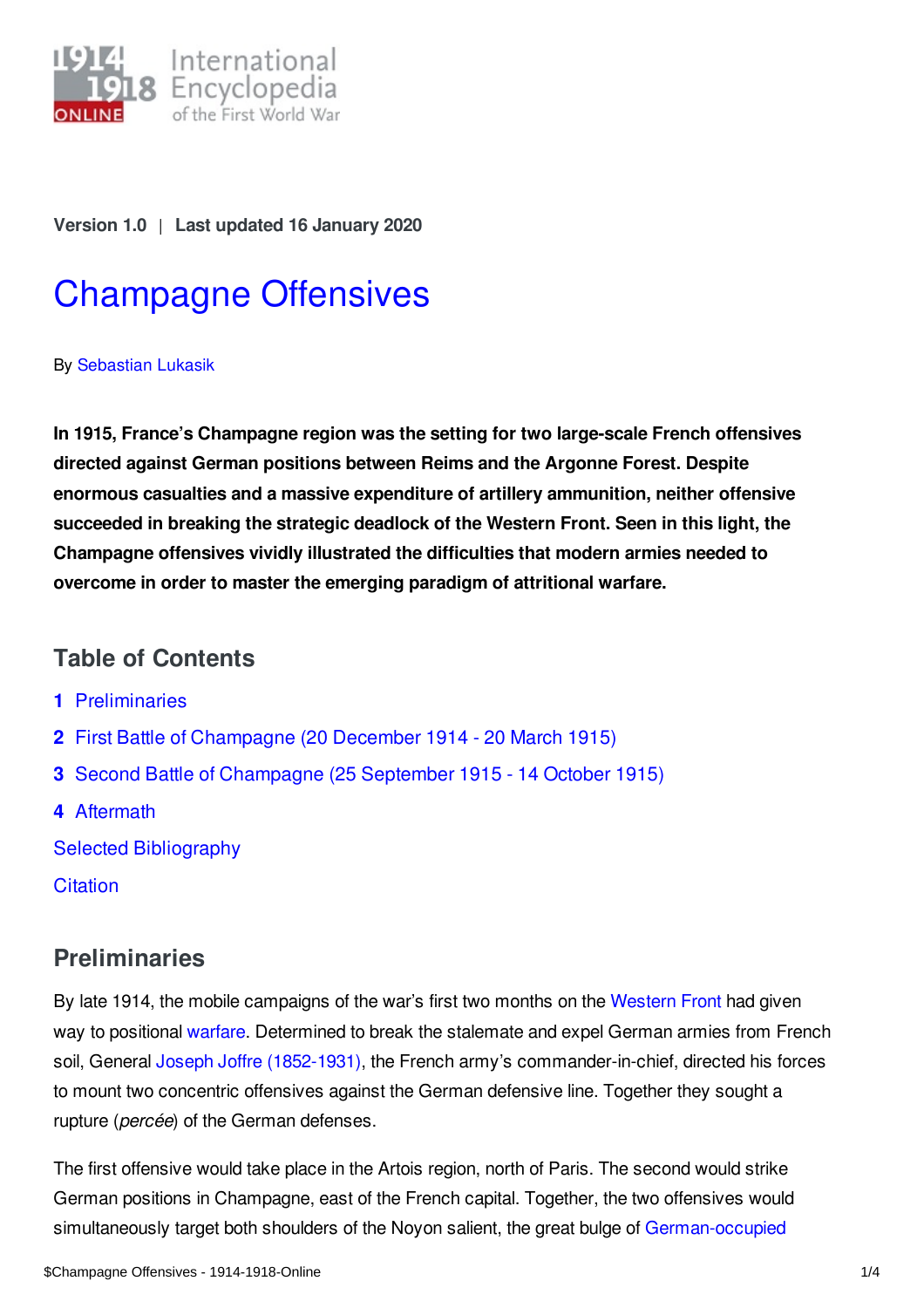territory protruding toward Paris. The operations' ultimate objective was to break through the front, dislodge the Germans from their increasingly elaborate field fortifications, and force them to fight in the open, where the superior *élan* and offensive spirit of the redoubtable French *[poilu](/article/le_poilu)* would inflict a decisive defeat on the invaders.

## <span id="page-1-0"></span>**First Battle of Champagne (20 December 1914 - 20 March 1915)**

French forces in Champagne implemented Joffre's strategic design on 20 December 1914, when the French Fourth Army, commanded by General Fernand de Langle de Cary [\(1849-1927\)](/index/names/1053362188) attacked German positions on a thirty-kilometer front. Supported by the fire of nearly 700 guns, the attacking [infantry](/article/infantry) established footholds in the first line of German defenses. Further progress proved difficult in the face of fierce German counterattacks, bad weather, and defective [artillery](/article/artillery) ammunition. The last of these factors proved especially troublesome, with faulty shells exploding prematurely in the breeches of French guns, or failing to inflict significant damage on German positions. Over the next few weeks, the French continued to launch additional attacks, but none managed to defy the pattern of the offensive's first phase. Langle suspended the attacks in mid-January to take stock of the situation and process the lessons of the previous weeks' fighting. When the offensive resumed on 16 February, the attackers enjoyed an even greater preponderance of artillery, which sought not only to provide a powerful preliminary bombardment, but to synchronize its fire with the infantry's advance throughout every phase of an assault. Nevertheless, the offensive once again ran out of steam in the face of stiff German resistance and the attackers' inability to subject the entire defensive system to a simultaneous attack throughout its depth. Notwithstanding Joffre's insistence on repeated attacks and Langle's efforts to implement tactical methods that emphasized a high degree of co-operation between artillery and infantry, the desired breakthrough failed to materialize. On 20 March, the French high command called the operation off. In exchange for a total of 93,000 dead, wounded, or missing soldiers, the Fourth Army had captured approximately five square kilometers of ground.

# <span id="page-1-1"></span>**Second Battle of Champagne (25 September 1915 - 14 October 1915)**

Undaunted by the failure of the Fourth Army's efforts in early 1915, Joffre continued to identify Champagne as the optimal place for breaking through German defenses. While breakthrough remained an aspirational goal, a new offensive in Champagne would reflect Joffre's strategic emphasis on wearing down German resources through the process of "nibbling" (*grignotage*) of German materiel and reserves. After extensive preparations that lasted for much of the summer, the Second Battle of Champagne began on 25 September. Its opening was timed to coincide with a secondary attack that French forces launched in Artois on the same day. The Champagne operation represented the French army's greatest effort of the war thus far. Nearly half a million men from General Edouard Castelnau's [\(1851-1944\)](/index/names/118962051) Center Army Group, supported by over 2,000 artillery pieces, attacked German positions along a thirty-kilometer wide front following an intense artillery bombardment that lasted three days. By the end of the first day, they succeeded in breaking through the German first line, and captured a twelve-kilometer wide stretch of the enemy's forward defenses. \$Champagne Offensives - 1914-1918-Online 2/4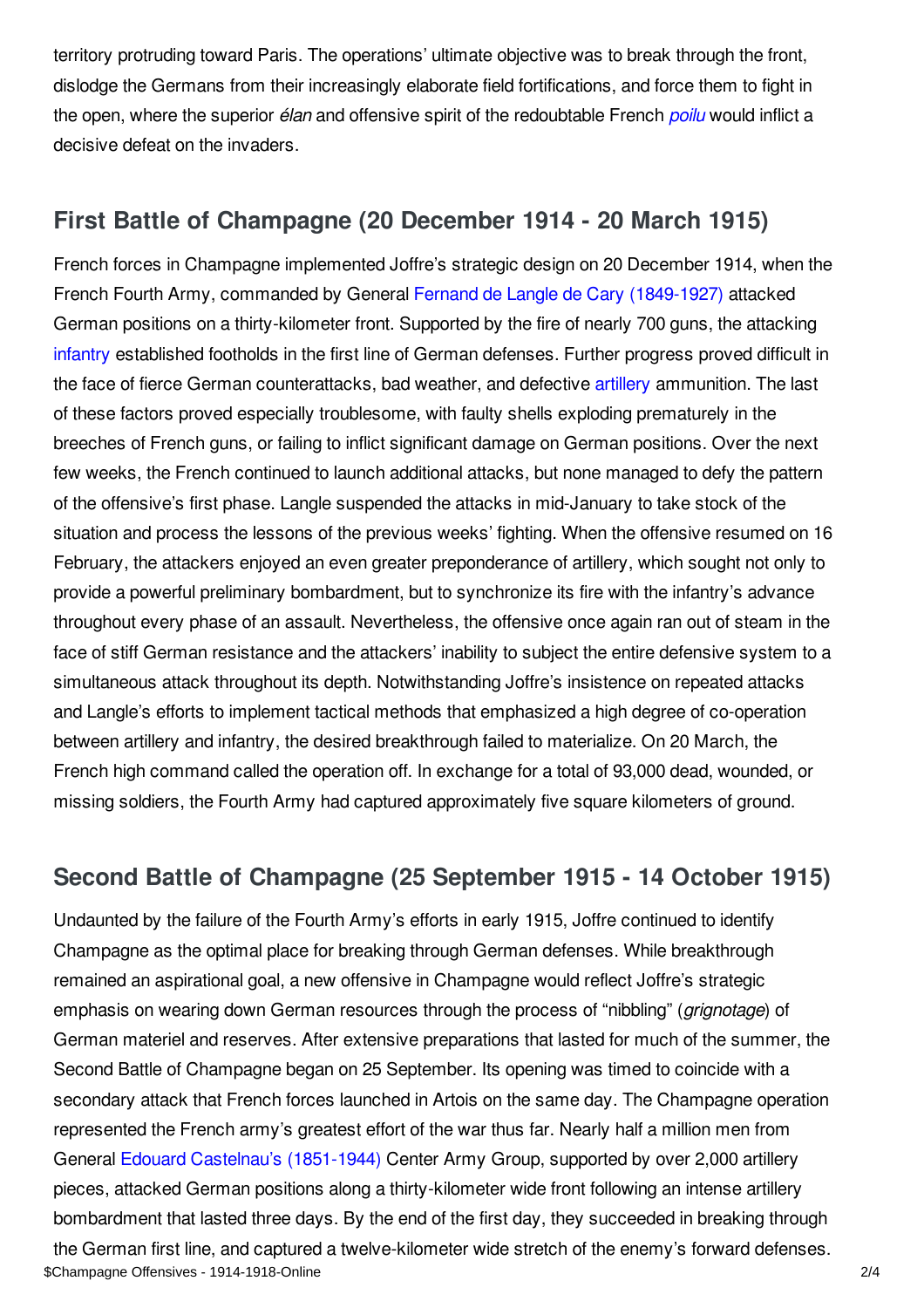As soon as the French advance came into the proximity of the second line, the attack began to run out of steam. It was the old story: capturing enemy positions was easier than sustaining a steady momentum of advance. The persistent weakness of French heavy artillery, reflected in an overreliance on the 75 mm field piece, compounded the problem. In the days that followed, the offensive increasingly assumed the form of relatively small, poorly co-ordinated attacks against individual objectives that lacked broader operational coherence. Unfounded rumors of a breakthrough on the night of 28-29 September spurred the French high command to feed additional units into the battle, to no avail. The commitment of more troops merely exacerbated the organizational confusion on the battlefield, and contributed to the skyrocketing [casualties](/article/war_losses_france), which reached a total of over 62,000 by the end of the offensive. Sporadic fighting continued for another two weeks, with Joffre terminating the offensive on 14 October. The French had captured significant numbers of [prisoners](/article/prisoners_of_war_belgium_and_france) – some 18,000 in the first four days alone – in addition to over 100 German guns, but they failed to substantially alter the strategic situation on the Western Front.

## <span id="page-2-0"></span>**Aftermath**

The failure of the Second Battle of Champagne marked the end of the region's role as the French high command's main strategic focus. Henceforth, the war's center of gravity shifted to other sectors of the front, most notably [Verdun](/article/verdun_battles_of), Flanders, and the Chemin des Dames. For the next two years, the old battlefields of Champagne served as one of the Western Front's "quiet sectors," where battleweary units would be sent to rest and reorganize after intense combat elsewhere. In the final weeks of the war, Champagne once again became the scene of severe fighting when the French Fourth Army, now commanded by General Henri Gouraud [\(1867-1946\),](/index/names/119250551) finally succeeded in breaking through the German defenses and advancing toward Sedan as part of the war-winning Allied offensives of September-November 1918.

Sebastian Lukasik, United States Air Command and Staff College

Section Editor: [Emmanuelle](https://encyclopedia.1914-1918-online.net/contributors/Emmanuelle_Cronier) Cronier

### <span id="page-2-1"></span>**Selected Bibliography**

Doughty, Robert A.: **Pyrrhic victory. French strategy and operations in the Great War**, [Cambridge;](https://encyclopedia.1914-1918-online.net/bibliography/VXCKDVV3) London 2008: Harvard University Press.

[Greenhalgh,](https://encyclopedia.1914-1918-online.net/bibliography/S7A9M5ND) Elizabeth: **The French Army and the First World War**, Cambridge 2014: Cambridge University Press.

Humphries, Mark Osborne / Maker, John (eds.): **Germany's Western Front. [Translations](https://encyclopedia.1914-1918-online.net/bibliography/XNPU8EH8) from the German official history of the Great War. 1915**, volume 2, Waterloo 2009: Wilfrid Laurier University Press.